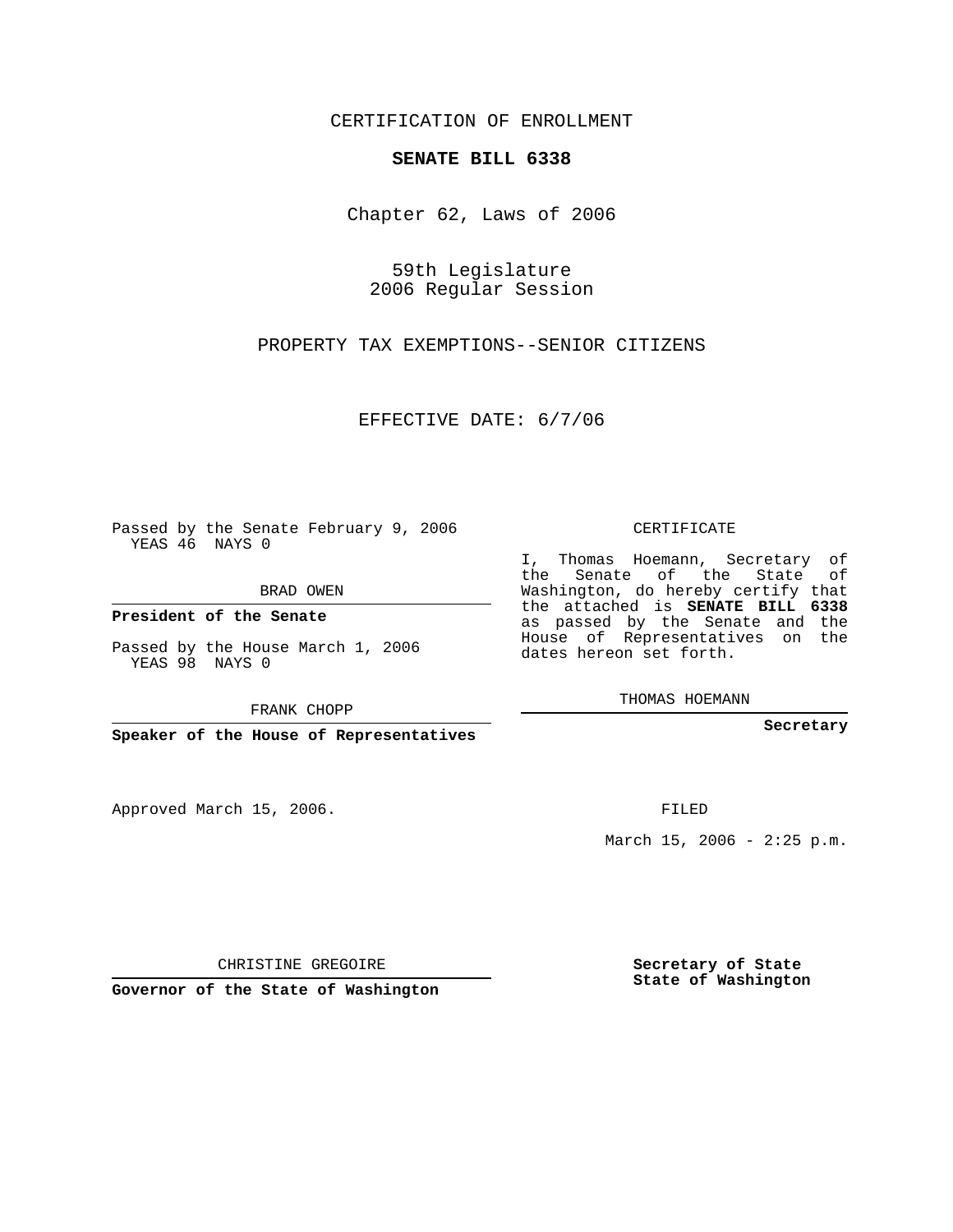## **SENATE BILL 6338** \_\_\_\_\_\_\_\_\_\_\_\_\_\_\_\_\_\_\_\_\_\_\_\_\_\_\_\_\_\_\_\_\_\_\_\_\_\_\_\_\_\_\_\_\_

\_\_\_\_\_\_\_\_\_\_\_\_\_\_\_\_\_\_\_\_\_\_\_\_\_\_\_\_\_\_\_\_\_\_\_\_\_\_\_\_\_\_\_\_\_

Passed Legislature - 2006 Regular Session

**State of Washington 59th Legislature 2006 Regular Session**

**By** Senators Haugen, Oke, Berkey, Swecker, Eide, Mulliken, Spanel, Kline, Rasmussen, McAuliffe, Shin and Fairley

Read first time 01/11/2006. Referred to Committee on Ways & Means.

 1 AN ACT Relating to property tax exemptions and deferrals for senior 2 citizens and persons retired for reasons of disability; amending RCW 3 84.36.383, 84.38.020, and 84.38.030; and creating a new section.

4 BE IT ENACTED BY THE LEGISLATURE OF THE STATE OF WASHINGTON:

 5 **Sec. 1.** RCW 84.36.383 and 2004 c 270 s 2 are each amended to read 6 as follows:

 7 As used in RCW 84.36.381 through 84.36.389, except where the 8 context clearly indicates a different meaning:

 (1) The term "residence" means a single family dwelling unit whether such unit be separate or part of a multiunit dwelling, including the land on which such dwelling stands not to exceed one 12 acre, except that a residence includes any additional property up to a 13 total of five acres that comprises the residential parcel if this 14 larger parcel size is required under land use regulations. The term shall also include a share ownership in a cooperative housing association, corporation, or partnership if the person claiming exemption can establish that his or her share represents the specific unit or portion of such structure in which he or she resides. The term shall also include a single family dwelling situated upon lands the fee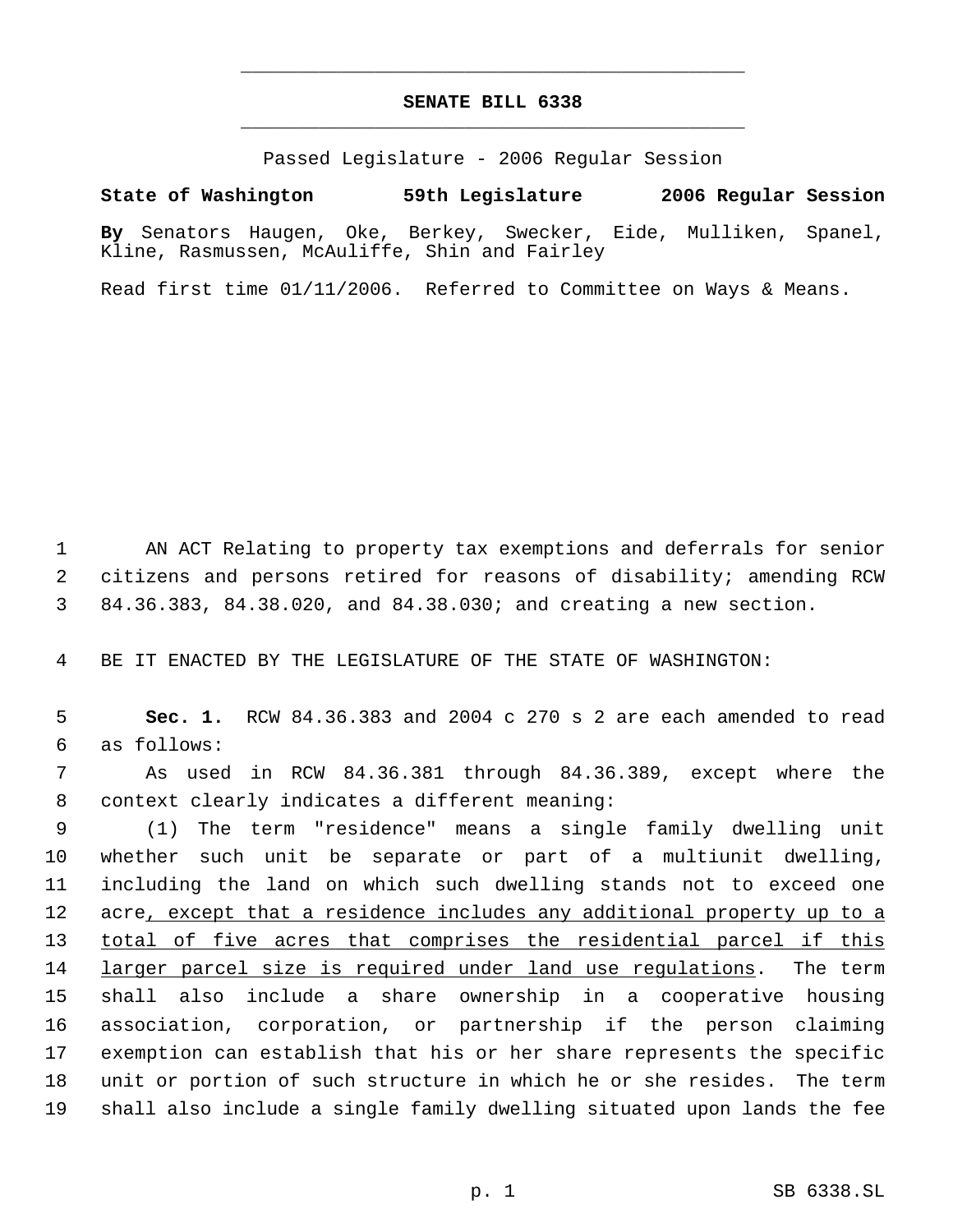of which is vested in the United States or any instrumentality thereof including an Indian tribe or in the state of Washington, and notwithstanding the provisions of RCW 84.04.080 and 84.04.090, such a residence shall be deemed real property.

 (2) The term "real property" shall also include a mobile home which has substantially lost its identity as a mobile unit by virtue of its being fixed in location upon land owned or leased by the owner of the mobile home and placed on a foundation (posts or blocks) with fixed pipe, connections with sewer, water, or other utilities. A mobile home located on land leased by the owner of the mobile home is subject, for tax billing, payment, and collection purposes, only to the personal property provisions of chapter 84.56 RCW and RCW 84.60.040.

(3) "Department" means the state department of revenue.

 (4) "Combined disposable income" means the disposable income of the person claiming the exemption, plus the disposable income of his or her spouse, and the disposable income of each cotenant occupying the residence for the assessment year, less amounts paid by the person claiming the exemption or his or her spouse during the assessment year for:

 (a) Drugs supplied by prescription of a medical practitioner authorized by the laws of this state or another jurisdiction to issue prescriptions;

 (b) The treatment or care of either person received in the home or in a nursing home, boarding home, or adult family home; and

 (c) Health care insurance premiums for medicare under Title XVIII of the social security act.

 (5) "Disposable income" means adjusted gross income as defined in the federal internal revenue code, as amended prior to January 1, 1989, or such subsequent date as the director may provide by rule consistent with the purpose of this section, plus all of the following items to the extent they are not included in or have been deducted from adjusted gross income:

 (a) Capital gains, other than gain excluded from income under section 121 of the federal internal revenue code to the extent it is reinvested in a new principal residence;

- (b) Amounts deducted for loss;
- (c) Amounts deducted for depreciation;
- (d) Pension and annuity receipts;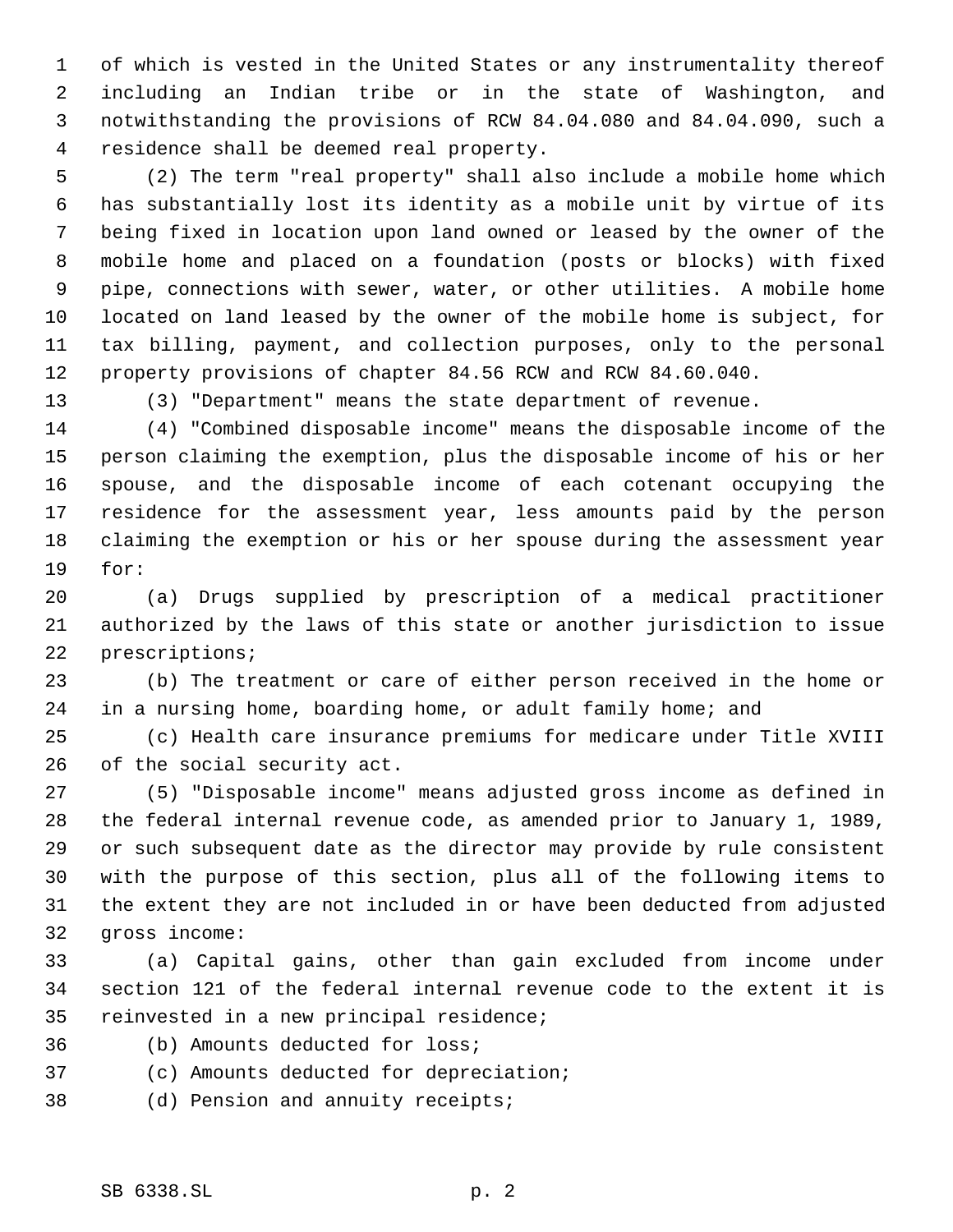(e) Military pay and benefits other than attendant-care and medical-aid payments;

 (f) Veterans benefits other than attendant-care and medical-aid payments;

(g) Federal social security act and railroad retirement benefits;

(h) Dividend receipts; and

(i) Interest received on state and municipal bonds.

 (6) "Cotenant" means a person who resides with the person claiming the exemption and who has an ownership interest in the residence.

 (7) "Disability" has the same meaning as provided in 42 U.S.C. Sec. 423(d)(1)(A) as amended prior to January 1, 2004, or such subsequent date as the director may provide by rule consistent with the purpose of this section.

 **Sec. 2.** RCW 84.38.020 and 1997 c 93 s 1 are each amended to read as follows:

 Unless a different meaning is plainly required by the context, the following words and phrases as hereinafter used in this chapter shall have the following meanings:

 (1) "Claimant" means a person who either elects or is required under RCW 84.64.050 to defer payment of the special assessments and/or real property taxes accrued on the claimant's residence by filing a declaration to defer as provided by this chapter.

 When two or more individuals of a household file or seek to file a declaration to defer, they may determine between them as to who the claimant shall be.

(2) "Department" means the state department of revenue.

 (3) "Equity value" means the amount by which the fair market value of a residence as determined from the records of the county assessor exceeds the total amount of any liens or other obligations against the property.

 (4) "Local government" means any city, town, county, water-sewer district, public utility district, port district, irrigation district, flood control district, or any other municipal corporation, quasi- municipal corporation, or other political subdivision authorized to levy special assessments.

 (5) "Real property taxes" means ad valorem property taxes levied on a residence in this state in the preceding calendar year.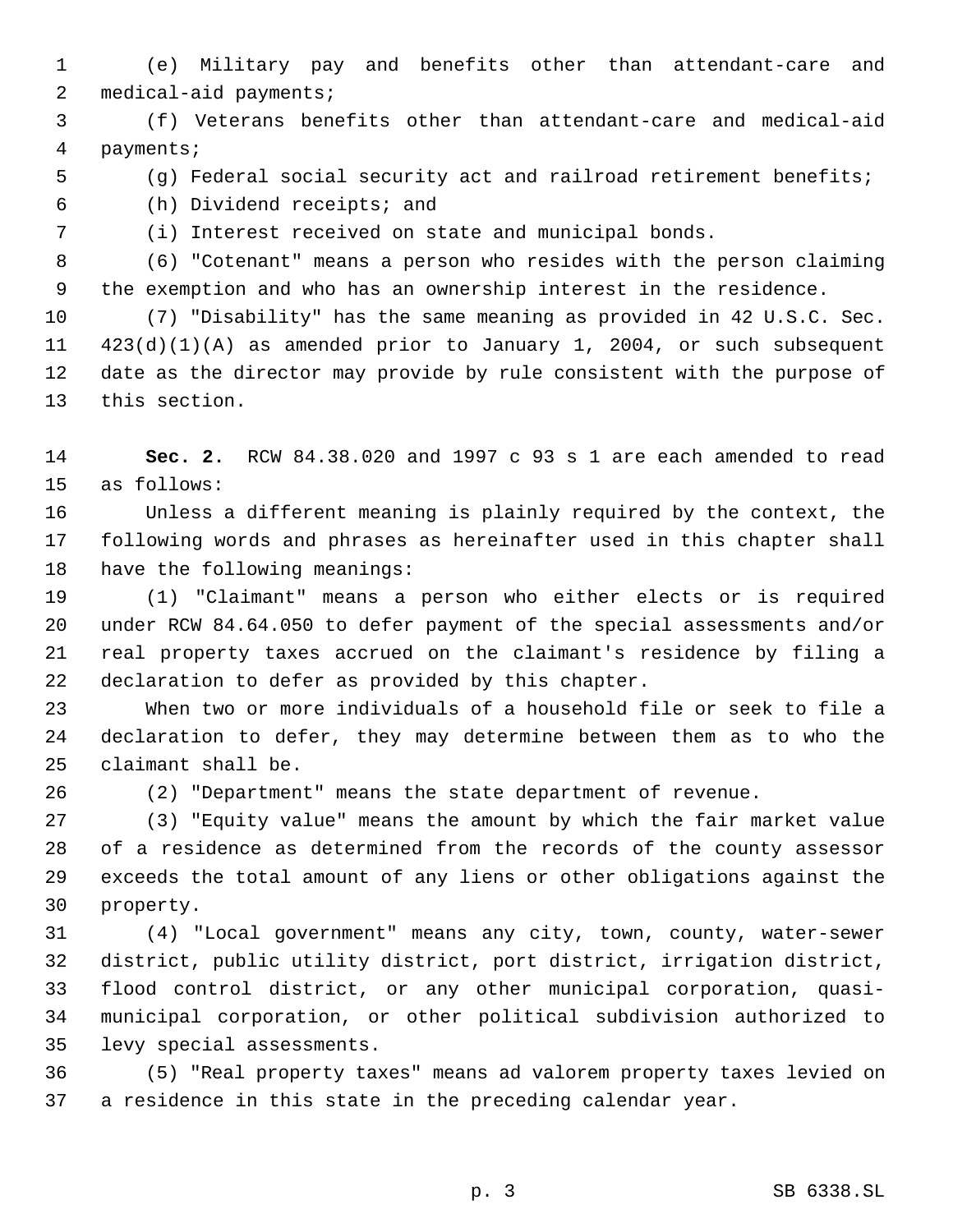1 (6) "Residence" has the meaning given in RCW 84.36.383((<del>, except</del> that a residence includes any additional property up to a total of five acres that comprises the residential parcel if this larger parcel size 4 is required under land use regulations)).

 (7) "Special assessment" means the charge or obligation imposed by a local government upon property specially benefited.

 **Sec. 3.** RCW 84.38.030 and 2004 c 270 s 3 are each amended to read as follows:

 A claimant may defer payment of special assessments and/or real property taxes on up to eighty percent of the amount of the claimant's equity value in the claimant's residence if the following conditions are met:

 (1) The claimant must meet all requirements for an exemption for the residence under RCW 84.36.381, other than the age and income limits 15 under RCW 84.36.381 ((and the parcel size limit under RCW 84.36.383)).

 (2) The claimant must be sixty years of age or older on December 31st of the year in which the deferral claim is filed, or must have been, at the time of filing, retired from regular gainful employment by reason of physical disability: PROVIDED, That any surviving spouse of a person who was receiving a deferral at the time of the person's death shall qualify if the surviving spouse is fifty-seven years of age or older and otherwise meets the requirements of this section.

 (3) The claimant must have a combined disposable income, as defined in RCW 84.36.383, of forty thousand dollars or less.

 (4) The claimant must have owned, at the time of filing, the residence on which the special assessment and/or real property taxes have been imposed. For purposes of this subsection, a residence owned by a marital community or owned by cotenants shall be deemed to be owned by each spouse or cotenant. A claimant who has only a share ownership in cooperative housing, a life estate, a lease for life, or a revocable trust does not satisfy the ownership requirement.

 (5) The claimant must have and keep in force fire and casualty insurance in sufficient amount to protect the interest of the state in the claimant's equity value: PROVIDED, That if the claimant fails to keep fire and casualty insurance in force to the extent of the state's interest in the claimant's equity value, the amount deferred shall not